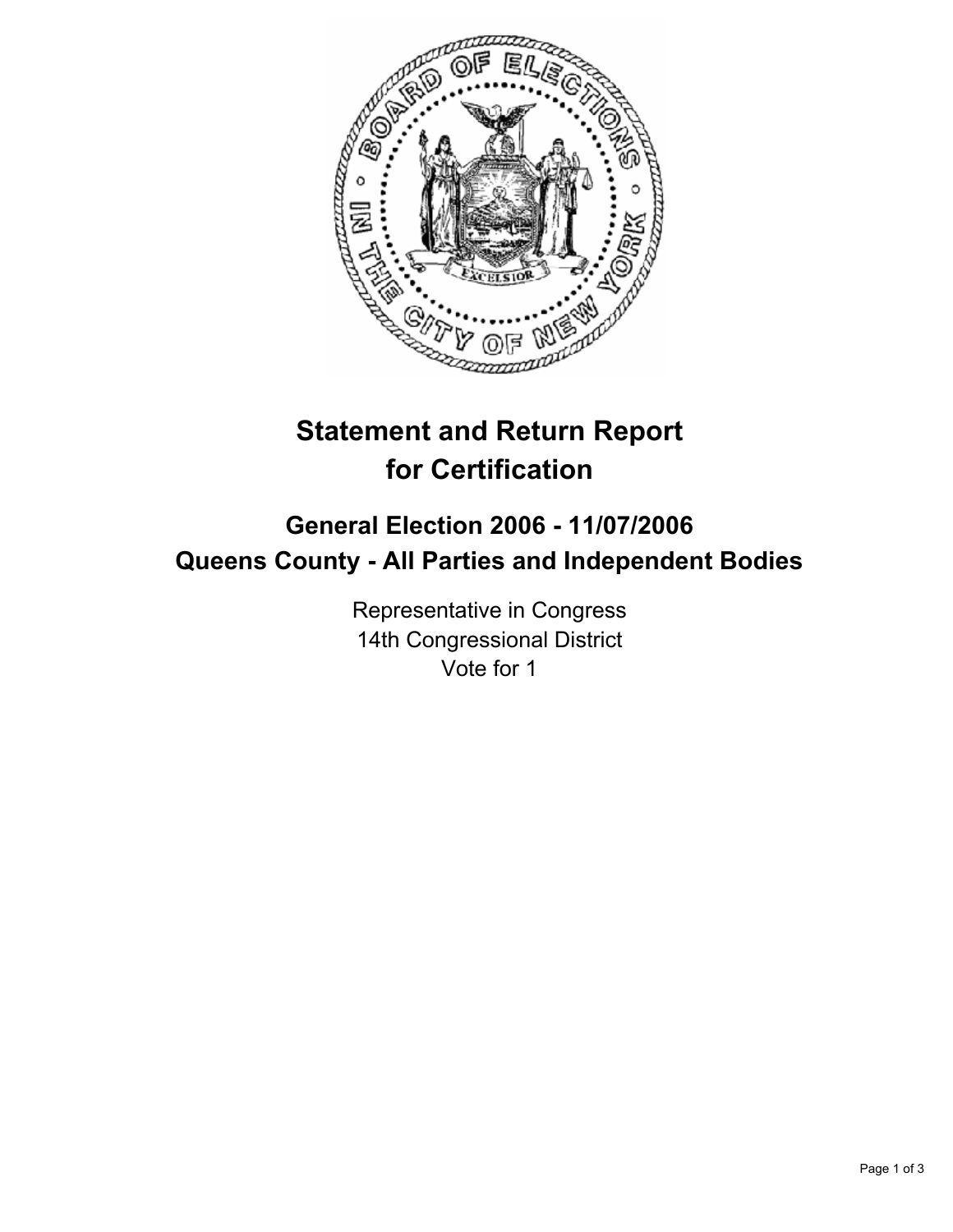

### **Assembly District 30**

| PUBLIC COUNTER                       | 4,678 |
|--------------------------------------|-------|
| <b>EMERGENCY</b>                     | 0     |
| ABSENTEE/MILITARY                    | 71    |
| <b>FEDERAL</b>                       | 36    |
| AFFIDAVIT                            | 131   |
| <b>Total Ballots</b>                 | 4,916 |
| DANNIEL MAIO (REPUBLICAN)            | 546   |
| CAROLYN B MALONEY (DEMOCRATIC)       | 3,293 |
| CAROLYN B MALONEY (INDEPENDENCE)     | 115   |
| CAROLYN B MALONEY (WORKING FAMILIES) | 219   |
| ROBIN GREENSTEIN (WRITE-IN)          |       |
| <b>Total Votes</b>                   | 4,174 |
| Unrecorded                           | 742   |

#### **Assembly District 36**

| <b>PUBLIC COUNTER</b>                | 16,471 |
|--------------------------------------|--------|
| <b>EMERGENCY</b>                     | 0      |
| ABSENTEE/MILITARY                    | 202    |
| <b>FEDERAL</b>                       | 175    |
| <b>AFFIDAVIT</b>                     | 434    |
| <b>Total Ballots</b>                 | 17,282 |
| DANNIEL MAIO (REPUBLICAN)            | 2,028  |
| CAROLYN B MALONEY (DEMOCRATIC)       | 11,352 |
| CAROLYN B MALONEY (INDEPENDENCE)     | 509    |
| CAROLYN B MALONEY (WORKING FAMILIES) | 892    |
| JIM GARVEY (WRITE-IN)                |        |
| LLOYD DOUGGETT (WRITE-IN)            |        |
| <b>Total Votes</b>                   | 14,783 |
| Unrecorded                           | 2,499  |

#### **Assembly District 37**

| <b>PUBLIC COUNTER</b>                | 5,810 |
|--------------------------------------|-------|
| <b>EMERGENCY</b>                     | 0     |
| ABSENTEE/MILITARY                    | 66    |
| <b>FEDERAL</b>                       | 16    |
| <b>AFFIDAVIT</b>                     | 125   |
| <b>Total Ballots</b>                 | 6,017 |
| DANNIEL MAIO (REPUBLICAN)            | 396   |
| CAROLYN B MALONEY (DEMOCRATIC)       | 4,071 |
| CAROLYN B MALONEY (INDEPENDENCE)     | 129   |
| CAROLYN B MALONEY (WORKING FAMILIES) | 191   |
| <b>Total Votes</b>                   | 4,787 |
| Unrecorded                           | 1.230 |